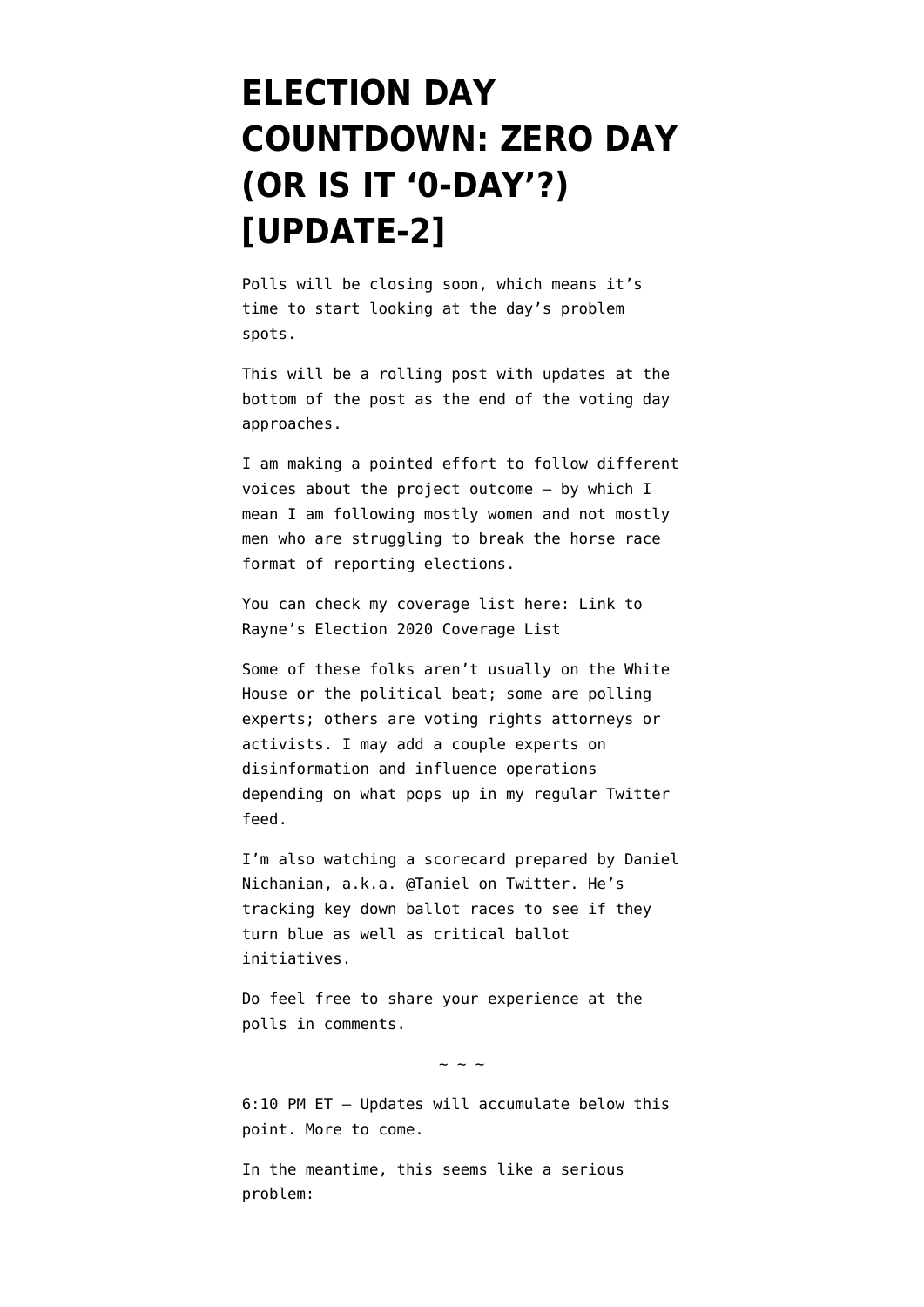BREAKING: USPS fails to meet deadline set by U.S. District Judge Emmet Sullivan to sweep facilities and immediately deliver remaining mail ballots. As of this week, USPS said there were some 300,000 ballots that lacked a delivery scan [pic.twitter.com/5ODluNmk0Z](https://t.co/5ODluNmk0Z)

— John Kruzel (@johnkruzel) [November 3,](https://twitter.com/johnkruzel/status/1323740631081062400?ref_src=twsrc%5Etfw) [2020](https://twitter.com/johnkruzel/status/1323740631081062400?ref_src=twsrc%5Etfw)

Contempt of court-type problem?

UPDATE- $1 - 9:25$  PM ET  $-$ 

Took my kid and went to the polls to cast our vote minutes before the polls closed in downstate Michigan. Polling location racked up about 60% of the vote volume cast in 2008, which I suspect means that mail-in early voting was used heavily in my precinct. Polls have just now closed in western Upper Peninsula which is on Central Time; very annoying to see outlets making any claims about Michigan when polls were still open. We were only two of three people in the polling location, which is very different from 2008 when it was still very busy at the end of the day.

Some bad news so far: Mitch McConnell (KY), Liz Cheney (WY-at-large) and fucking morons Jim Jordan (OH-4) and Matt Gaetz (FL-1) have won reelection. Trump's former doctor, goofy Ronny Jackson won TX-13, and Qanon nutter Marjorie Taylor Greene won GA-14. Trump has won Indiana (thank you, stupid internally oppressed white women), Tennessee, Oklahoma, North and South Dakota, Louisiana, Arkansas, and Wyoming (not much of a surprise for these fairly red states).

Some good news: Mark Warner won re-election as did Cory Booker; Biden has won New Mexico, Vermont, Maryland, Delaware, Connecticut, and New York.

I am far behind now trying to sort out the bigger stuff from the smaller stuff. There are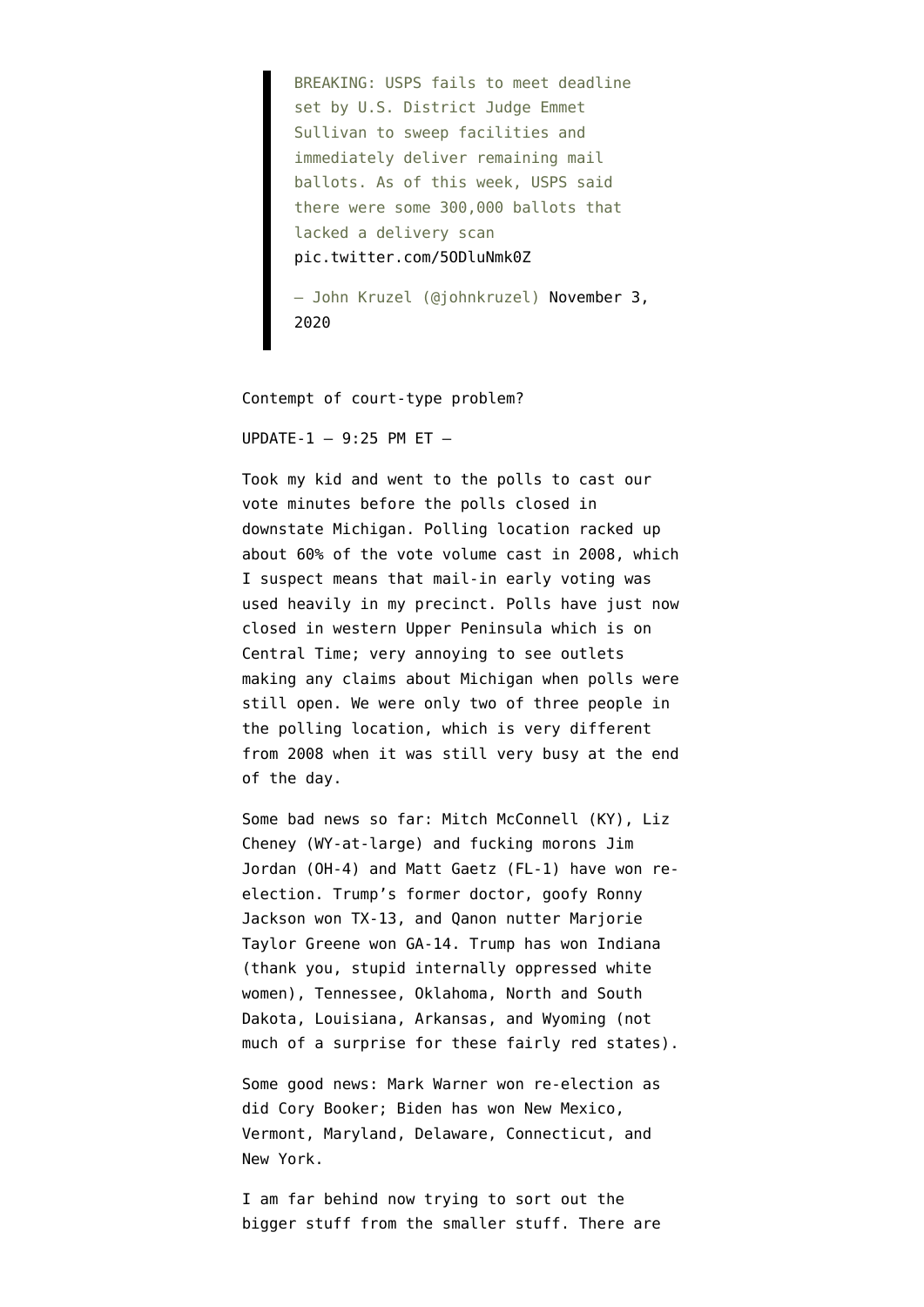some squirrelly polling outfits I don't recall every seeing which are projecting wins/losses can't trust them as they may be part of "perception hacking."

The big story right now is Florida. Something looks really hinky there, and it may have a lot to do with the mail which has yet to be processed. We won't see hanging chads this time but undelivered mail-in ballots.

```
UPDATE-2 — 5:10 AM ET 04-NOV-2020 —
```
I made the mistake of shutting my eyes after 10:00 pm only to wonder if I woke up in the wrong timeline again.

Where we're at as of 3:34 am:

Here's where things stand in the 2020 presidential election, as of 3:34 a.m. Eastern on Wednesday, Nov. 4:

The AP has not called the races in:

- Pennsylvania
- Michigan
- Wisconsin
- North Carolina
- Georgia
- Nevada
- Alaska
- Maine's 2nd congressional district

```
pic.twitter.com/BPHJgl4HnO
```
— PBS NewsHour (@NewsHour) [November 4,](https://twitter.com/NewsHour/status/1323906446535393286?ref_src=twsrc%5Etfw) [2020](https://twitter.com/NewsHour/status/1323906446535393286?ref_src=twsrc%5Etfw)

Biden 238 electoral votes to Trump's 213, with

The really grim fact: more Americans voted for Trump in 2020 than in 2016, even after his murder of more than 230,000 Americans. We haven't even finished counting all the votes yet this is true.

Kudos to the Washington Post for this headline which accurately describes Trump's speech: [Presidential election hangs in balance as Trump](https://www.washingtonpost.com/politics/presidential-election-hangs-in-the-balance-in-a-country-convulsed-by-crisis/2020/11/04/c2a3ec26-1e17-11eb-90dd-abd0f7086a91_story.html) [falsely asserts fraud and makes a claim of](https://www.washingtonpost.com/politics/presidential-election-hangs-in-the-balance-in-a-country-convulsed-by-crisis/2020/11/04/c2a3ec26-1e17-11eb-90dd-abd0f7086a91_story.html)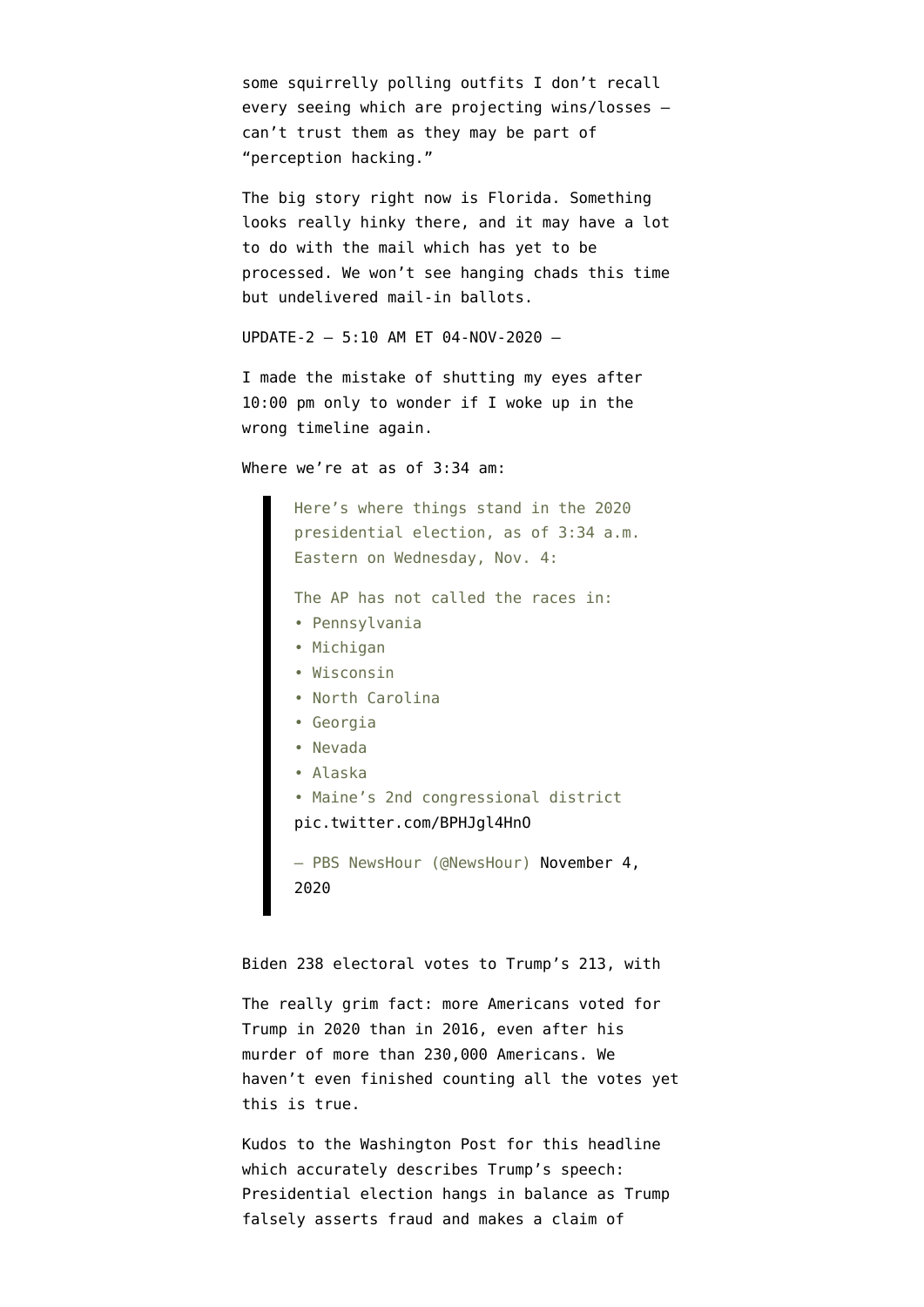## [victory](https://www.washingtonpost.com/politics/presidential-election-hangs-in-the-balance-in-a-country-convulsed-by-crisis/2020/11/04/c2a3ec26-1e17-11eb-90dd-abd0f7086a91_story.html)

Counting of votes has yet to be completed, in no small thanks to all the impediments placed on democratic process by the GOP at state level. But vote counting typically isn't finished by dawn the morning after a presidential election; what's different this time is the perceived narrow margin before the vote counting is completed.

The incomplete status of counting is NOT fraud. The incomplete status of counting also means a claim of victory is fallacious, a lie.

Fortunately there are Republicans who have rejected Trump's fascistic claim, noted [GOP](https://www.washingtonpost.com/opinions/2020/11/01/ben-ginsberg-voter-suppression-republicans/) [attorney Ben Ginsberg](https://www.washingtonpost.com/opinions/2020/11/01/ben-ginsberg-voter-suppression-republicans/) the most important among them.

> GOP lawyer Ben Ginsberg says there's no direct right of appeal to SCOTUS to stop counting ballots. He says they can challenge individual states over procedures. Ginsberg says courts would believe Trump's lawsuit would be a "massive disenfranchisement that would be frowned upon"

— Manu Raju (@mkraju) [November 4, 2020](https://twitter.com/mkraju/status/1323893181696692231?ref_src=twsrc%5Etfw)

## Biden's campaign issued a rebuttal statement:

NEW: Biden Campaign Manager Jen O'Malley Dillon says, "The president's statement tonight about trying to shut down the counting of duly cast ballots was outrageous, unprecedented, and incorrect." [pic.twitter.com/dysSKDtk1c](https://t.co/dysSKDtk1c) — Yamiche Alcindor (@Yamiche) [November](https://twitter.com/Yamiche/status/1323912059474583557?ref_src=twsrc%5Etfw)

[4, 2020](https://twitter.com/Yamiche/status/1323912059474583557?ref_src=twsrc%5Etfw)

Status of the Senate is still open since some races have yet to be called. Susan Collins (R-ME) fell below 50% of the vote last I looked, which means the race may move to a runoff since